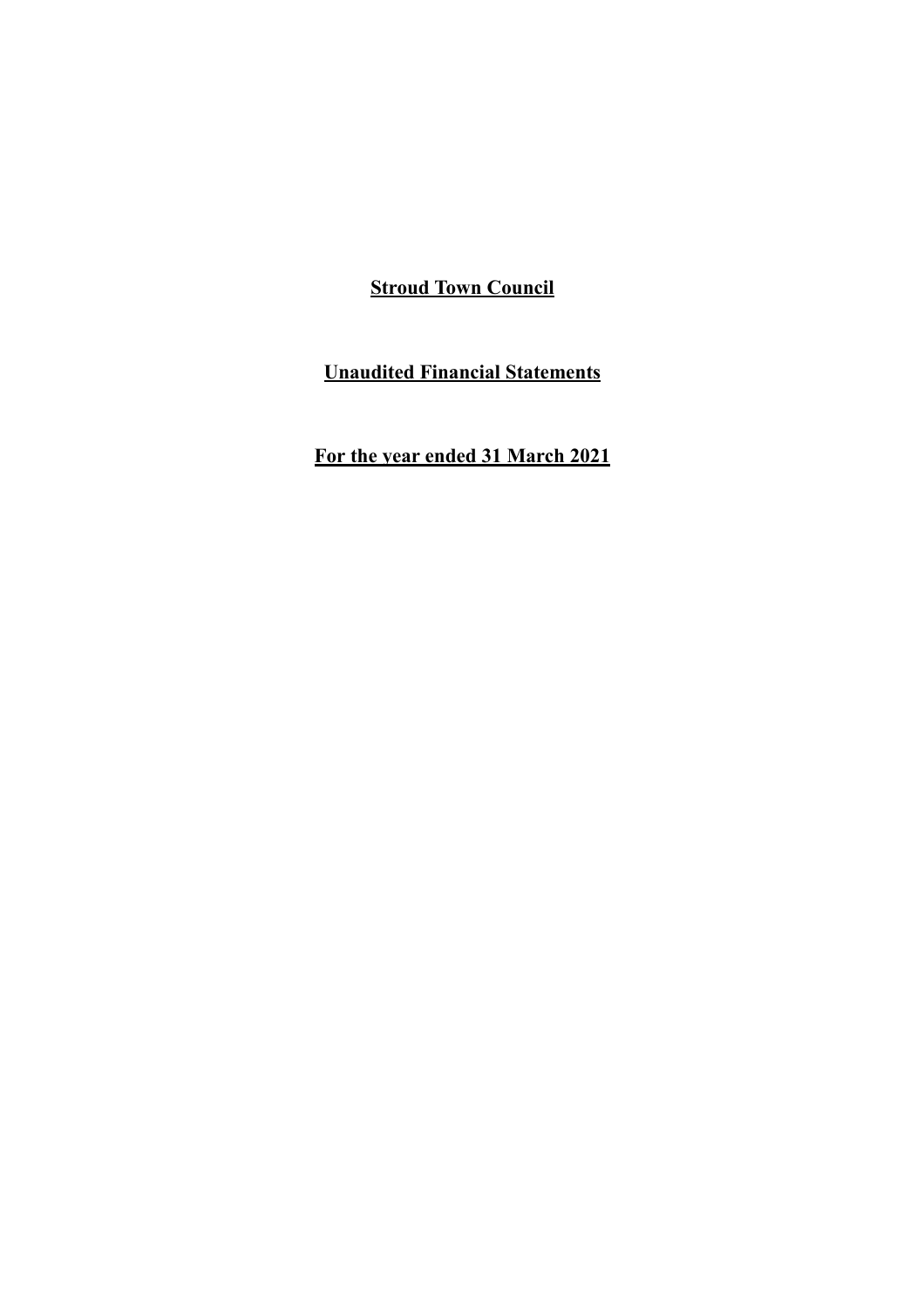# **Table of Contents**

# 31 March 2021

# Page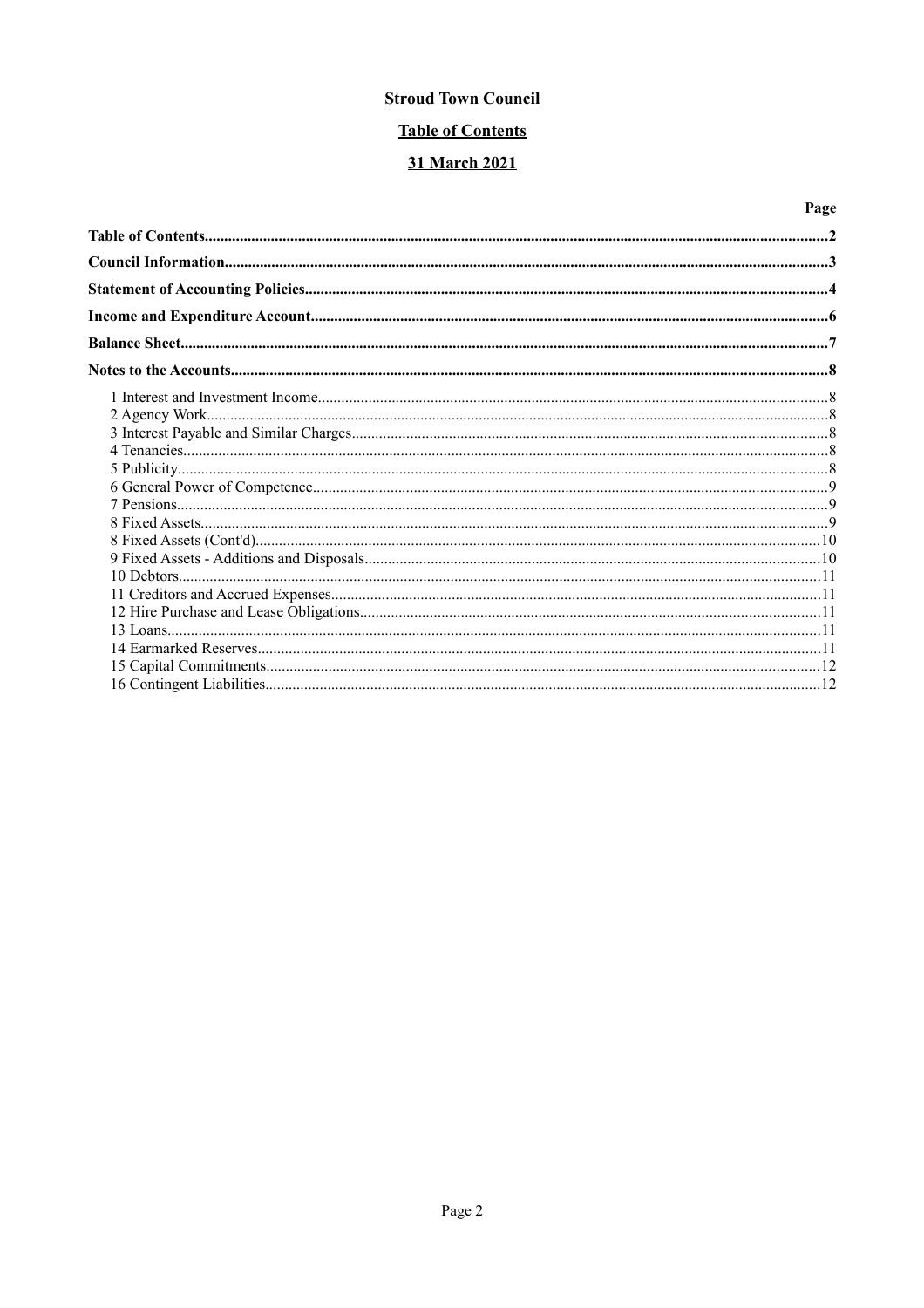## **Council Information**

# **31 March 2021**

#### **( Information current at 11th May 2021 )**

## **Mayor**

Cllr Kevin Cranston

#### **Councillors**

Cllr Camilla Hale (Deputy Mayor)

Cllr Geoffrey Andrews Cllr Liz Child Cllr Kate Crews Cllr Laurie Davies Cllr Mick Fealty Cllr Susan Fenton Cllr Mark Graham Cllr Rob Green Cllr Steven Naumann Cllr Stella Parkes Cllr Lucas Showmaker Cllr Naomi Seffar Cllr Haydn Sutton Cllr Gill Tavner Cllr Sally-Anne Wherry

#### **Clerk to the Council**

Mrs Helen Bojaniwska, BA Hons. Community Governance

#### **Auditors**

PKF Littlejohn 1 Westferry Circus Canary Wharf London E14 4HD BS1 6FT

#### **Internal Auditors**

Gloucestershire Association of Parish & Town Councils Cranham House (The OPEX Building) Falcon Close Green Farm Business Park Gloucester GL2 4LY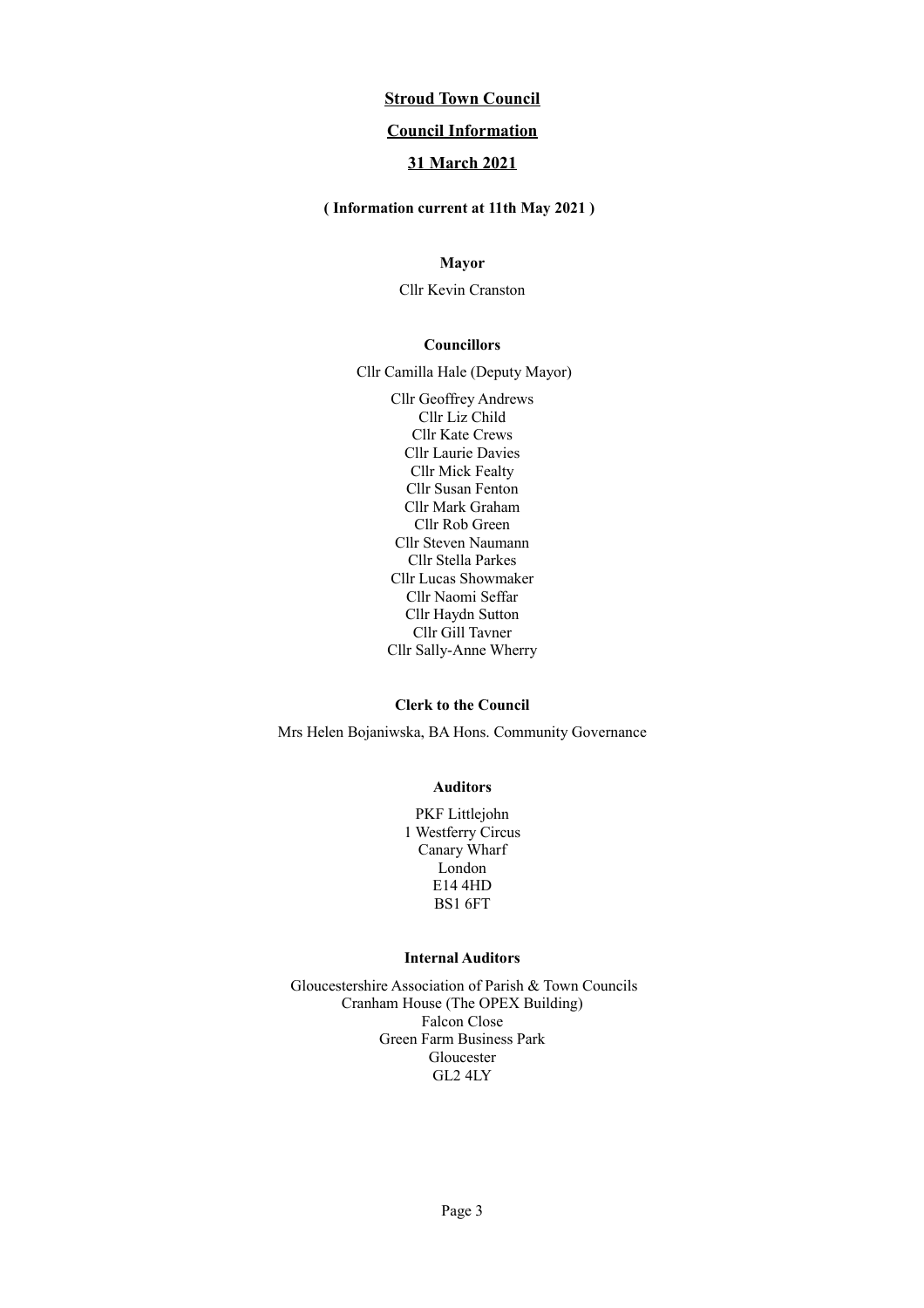#### **Statement of Accounting Policies**

## **31 March 2021**

#### **Auditors**

#### **The name and address of the External Auditors is provided for information only.**

#### **These Statements are not subject to audit and the External Auditors have no responsibility for them.**

#### **Accounting Convention**

The accounts have been prepared in accordance with the Accounting Guidance Notes for Local Councils (the Guide) issued by The Chartered Institute of Public Finance and Accountancy (CIPFA) as applicable to a medium sized council.

These accounts have been prepared having regard to the fundamental accounting concepts of: Going Concern, Prudence, Accruals, Relevance, Consistency, Reliability, Comparability, Understandability and Materiality.

The accounts have been prepared under the historical cost convention.

#### **Fixed Assets**

All expenditure on the acquisition, creation or enhancement of fixed assets is reported in the notes to the accounts, provided that the fixed asset yields benefits to the authority and the services it provides for a period of more than one year. Fixed assets are valued on the basis recommended by CIPFA. The year end values are stated on the following basis:

land, operational properties and other operational assets are reported in notes to the accounts cost (where known) or at insurance values current when first reported as approximating to the lower of net replacement cost and net realisable value at that time (previously reported at current insurance values)

all other assets are included at historical cost except that certain community assets are the subject of restrictive covenants as to their; use and/or future disposal. Such assets are therefore considered to have no appreciable realisable value and are included at a nominal value only.

#### **Revenue Grants**

Revenue grants are credited to income when conditions attached thereto have been fulfilled and/or equivalent expenditure has been incurred. Grants received in respect of which the conditions have not been fulfilled, or expenditure incurred, are carried forward as deferred revenue grants.

#### **Debtors and Creditors**

The council reviews the level of its commercial debtors on a regular basis and provisions are made, as required, where the likelihood of amounts proving ultimately collectable is in doubt.

#### **Value Added Tax**

Income and Expenditure excludes any amounts related to VAT, as all VAT suffered/collected is recoverable from or payable to HM Revenue and Customs. Any amounts not so recoverable are treated as a separate expense.

#### **External Loan Repayments**

The council is not required by the Guide to incorporate external borrowings in its Balance Sheet. Details are shown at note 13.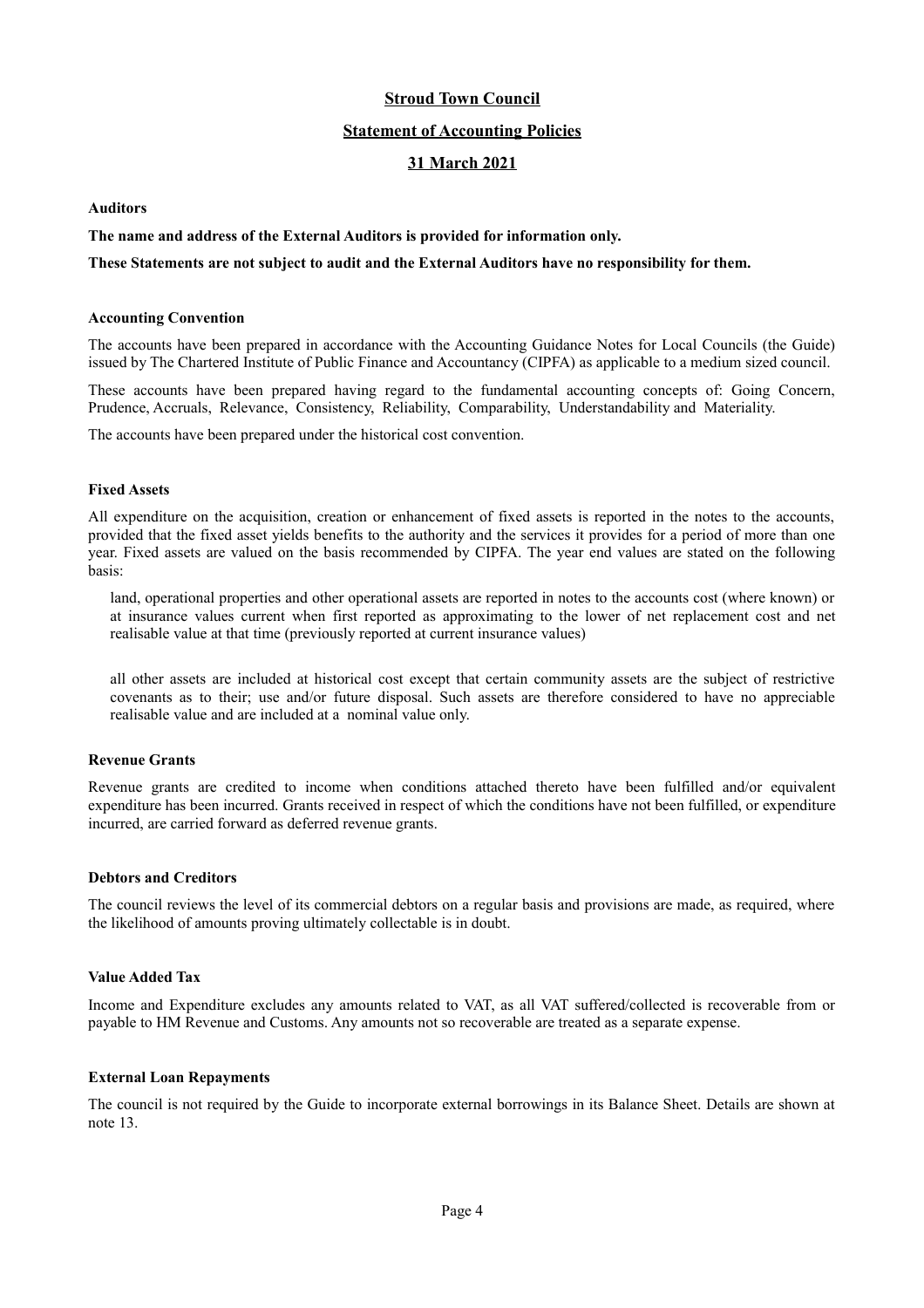# **Statement of Accounting Policies**

# **31 March 2021**

#### **Leases**

The council is not required by the Guide to incorporate Hire Purchase and/or Finance Lease obligations in its Balance Sheet. Details are shown at note 12.

#### **Reserves**

The council maintains certain reserves to meet general and specific future expenditure. The purpose of the council's reserves is explained in note 14.

#### **Interest Income**

All interest receipts are credited initially to general funds.

#### **Pensions**

The pension costs that are charged against precept in the council's accounts, in respect of its employees, are equal to the contributions paid to the funded pension scheme for those employees.

These contributions are determined by the fund's actuary on a triennial basis and are set to meet 100% of the liabilities of the pension fund, in accordance with relevant government regulations.

The next actuarial valuation is due at 31st March 2022 and any change in contribution rates as a result of that valuation will take effect from 1st April 2023.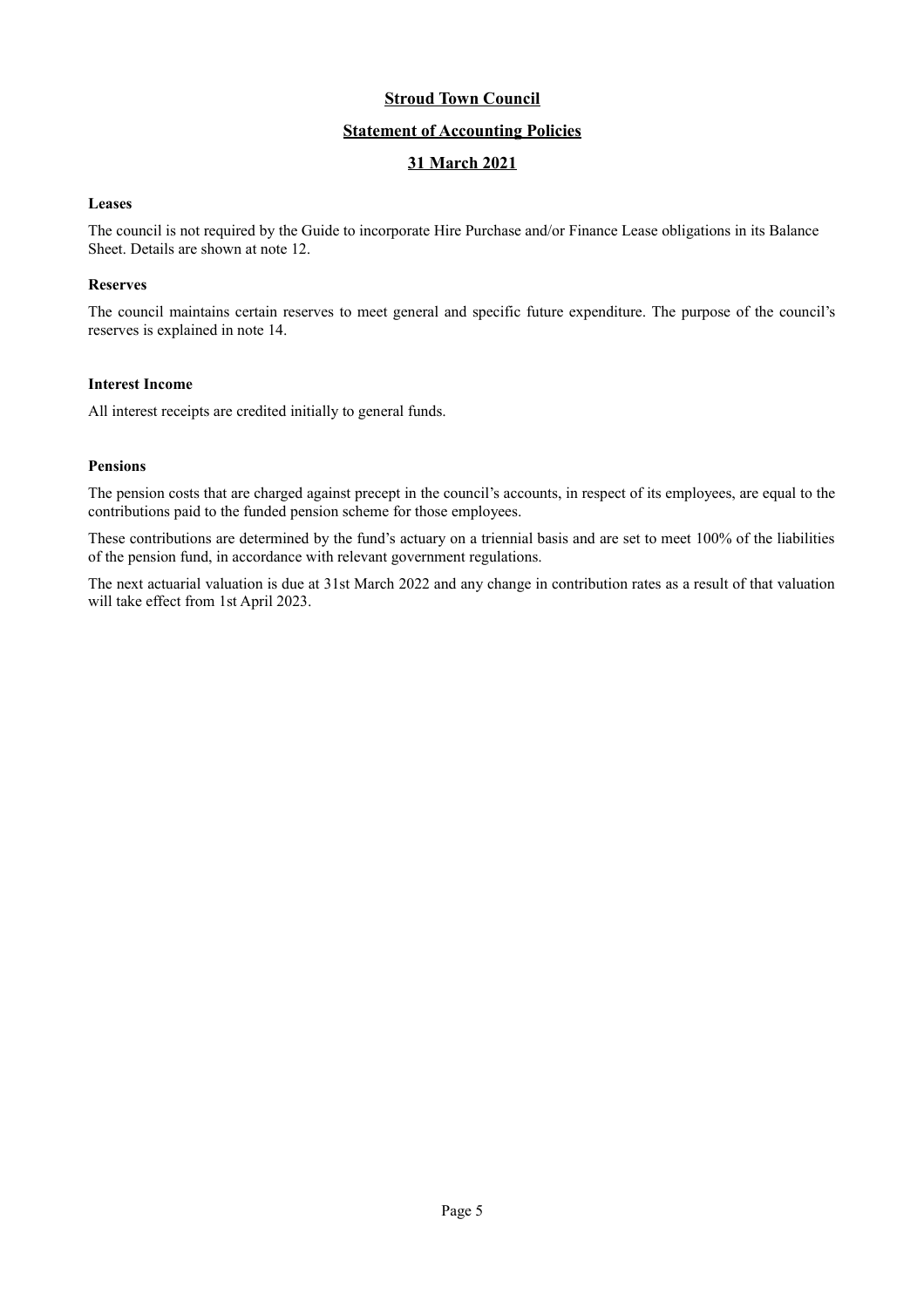# **Income and Expenditure Account**

# **31 March 2021**

|                                          | <b>Notes</b>   | 2021<br>£ | 2020<br>$\pmb{\mathfrak{L}}$ |
|------------------------------------------|----------------|-----------|------------------------------|
| <b>INCOME</b>                            |                |           |                              |
| Precept on Principal Authority           |                | 735,880   | 682,953                      |
| <b>Agency Services</b>                   | $\overline{2}$ | 10,586    |                              |
| Loan & Capital Receipts                  |                |           | 866                          |
| Interest and Investment Income           | $\mathbf{1}$   | 1,133     | 3,952                        |
| Cemetery                                 |                | 28,640    | 30,216                       |
| Town & Cultural                          |                | 13,898    | 81,803                       |
| Establishment/General Administration     |                | 6,656     | 6,656                        |
| Subscription Room                        |                |           | 750                          |
|                                          |                | 796,793   | 807,196                      |
| <b>EXPENDITURE</b>                       |                |           |                              |
| Establishment/General Administration     |                | 307,943   | 284,018                      |
| <b>Election Expenses</b>                 |                | 141       | 330                          |
| Capital Expenditure                      | 9              | 21,069    | 19,773                       |
| Loan Interest and Capital Repayments     |                | 35,248    | 35,248                       |
| Operational Expenditure:                 |                |           |                              |
| Leisure and Recreation                   |                | 207,567   | 271,130                      |
| Allotments                               |                |           | 33,406                       |
| Cemetery                                 |                | 24,949    | 40,754                       |
| Town & Cultural                          |                | 16,500    | 24,441                       |
| Highways, Footpaths & Sims Clock         |                | 160       | 1,910                        |
| Lansdown Hall                            |                | 4,185     | 17,383                       |
| Subscription Room                        |                | 2,137     | 11,743                       |
| Community                                |                | 45,630    | 47,695                       |
| Town Centre Regeneration                 |                | 37,979    | 36,635                       |
|                                          |                | 703,508   | 824,466                      |
| <b>General Fund</b>                      |                |           |                              |
| Balance at 01 April 2020                 |                | 330,097   | 284,958                      |
| Add: Total Income                        |                | 796,793   | 807,196                      |
|                                          |                | 1,126,890 | 1,092,154                    |
| Deduct: Total Expenditure                |                | 703,508   | 824,466                      |
|                                          |                | 423,382   | 267,688                      |
| Transfer (to)/from Earmarked Reserves    | 14             | (14,001)  | 62,409                       |
| General Reserve Balance at 31 March 2021 |                | 409,381   | 330,097                      |

*The notes on pages [8](#page-7-0) to [12](#page-11-0) form part of these unaudited statements.*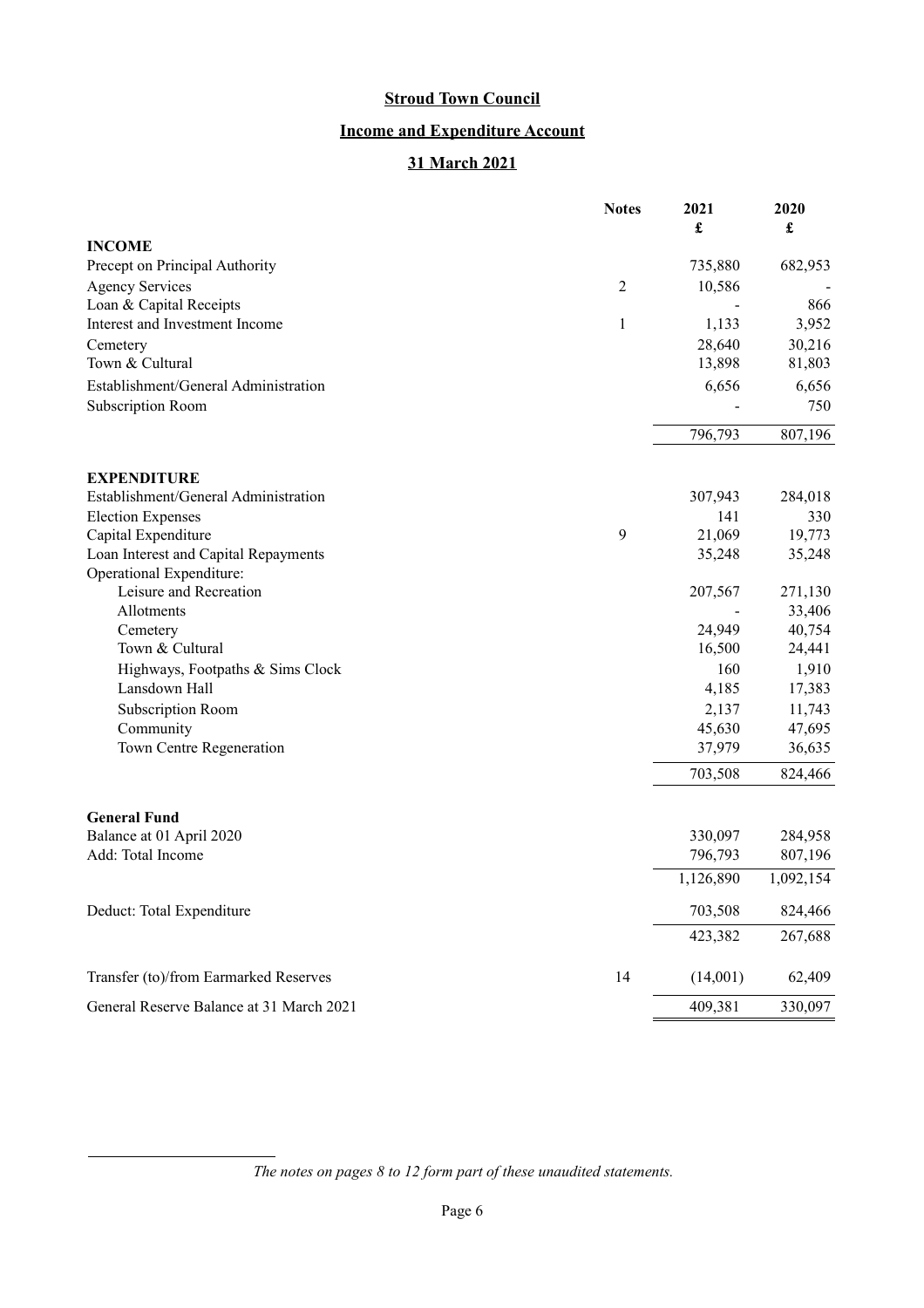# **Stroud Town Council Balance Sheet**

# 31 March 2021

|                                              | <b>Notes</b> | 2021<br>£ | 2021<br>£ | 2020<br>£ |
|----------------------------------------------|--------------|-----------|-----------|-----------|
| <b>Current Assets</b>                        |              |           |           |           |
| Debtors and prepayments                      | 10           |           |           |           |
| Investments                                  |              | 19,461    |           | 20,833    |
| Cash at bank and in hand                     |              | 359,729   |           | 439,436   |
|                                              |              | 431,987   |           | 254,302   |
| <b>Current Liabilities</b>                   |              | 811,177   |           | 714,571   |
| Creditors and income in advance              |              |           |           |           |
| <b>Net Current Assets</b>                    | 11           | (28,920)  |           | (25, 599) |
|                                              |              |           | 782,257   | 688,972   |
| <b>Total Assets Less Current Liabilities</b> |              |           | 782,257   | 688,972   |
| <b>Total Assets Less Liabilities</b>         |              |           |           |           |
|                                              |              |           | 782,257   | 688,972   |
| <b>Capital and Reserves</b>                  |              |           |           |           |
| Earmarked Reserves                           | 14           |           |           |           |
| General Reserve                              |              |           | 372,876   | 358,875   |
|                                              |              |           | 409,381   | 330,097   |
|                                              |              |           | 782,257   | 688,972   |

Signed:

Cllr Kevin Cranston

Mayor

11<sup>m</sup> May 2021 Date:

. . . . . . . . . . . . .  $\overline{\phantom{a}}$ 

Mrs Helen Bojaniwska, BA Hons. Community Governance Responsible Financial Officer

 $11<sup>m</sup>$  May 2021

The notes on pages  $8$  to  $12$  form part of these unaudited statements.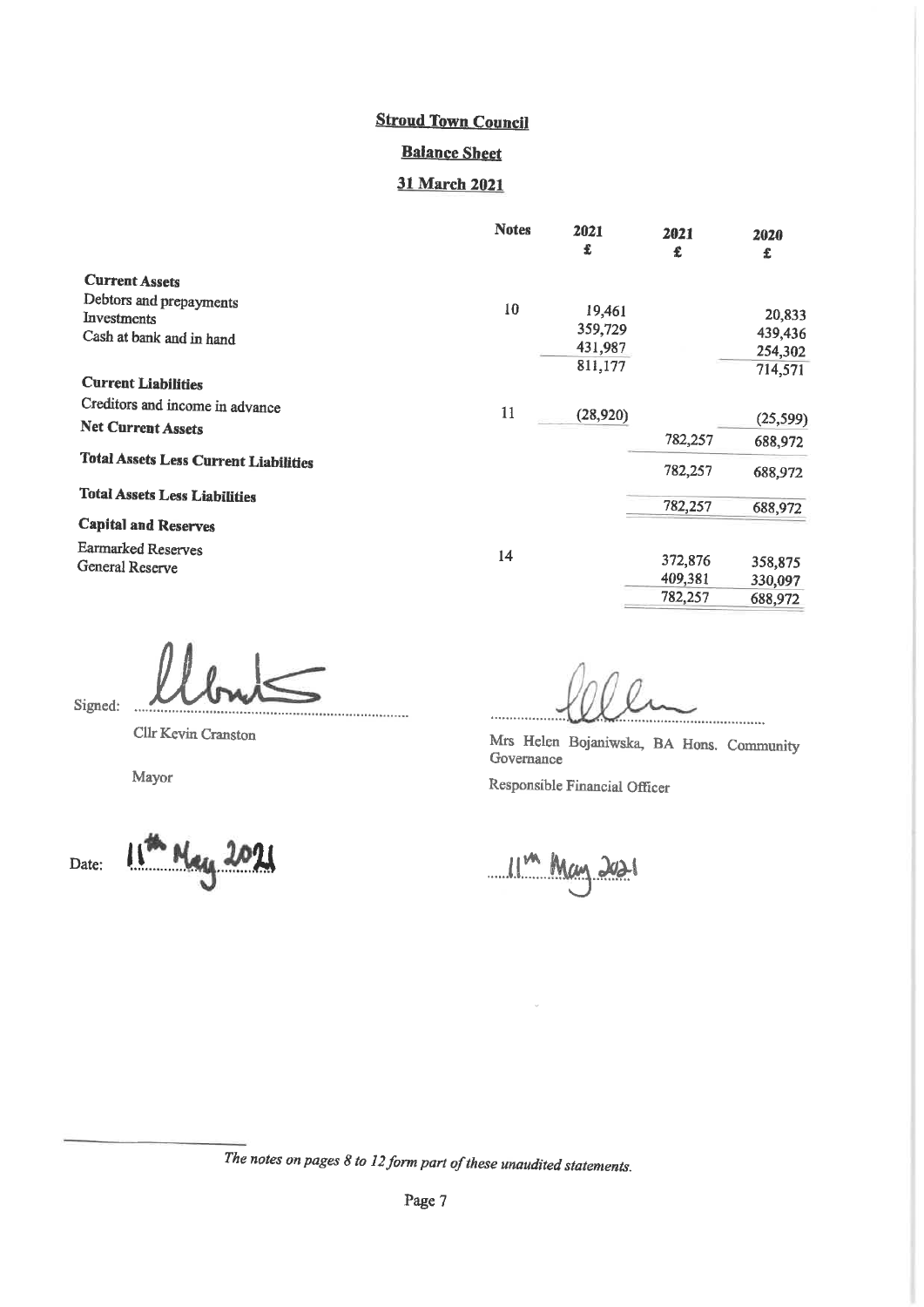#### **Notes to the Accounts**

# **31 March 2021**

#### <span id="page-7-0"></span>**1 Interest and Investment Income**

| 2021  | 2020  |
|-------|-------|
|       | £     |
| 1.133 | 3,952 |
|       | 3,952 |
|       |       |

#### **2 Agency Work**

During the year the Council undertook the following agency work on behalf of other authorities:

| <b>Commissioning Authority and Nature of Work</b> | 2021   | 2020 |
|---------------------------------------------------|--------|------|
| Stroud District Council - Maintenance             | 10.586 |      |
|                                                   | 10.586 |      |

A final claim for reimbursement to 31 March 2021 has been made.

During the year the Council commissioned no agency work to be performed by other authorities.

#### **3 Interest Payable and Similar Charges**

|                            | 2021   | 2020   |
|----------------------------|--------|--------|
|                            |        |        |
| Loan Repayments & Interest | 35,248 | 35,248 |
|                            | 35,248 | 35,248 |

#### **4 Tenancies**

During the year the following tenancies were held:

# *Council as landlord*

| <b>Tenant</b>                          | <b>Property</b>                                               | Rent p.a.<br>£ | Repairing/<br><b>Non-Repairing</b> |
|----------------------------------------|---------------------------------------------------------------|----------------|------------------------------------|
| OpenHouse                              | 58a and 58b London Road, Stroud<br>[Flats above Thanet House] | 6,615          | Repairing                          |
| Lansdown Hall and Gallery              | Lansdown Hall and Gallery, Lansdown, Stroud                   |                | Repairing                          |
| <b>Stroud Subscription Rooms Trust</b> | Subscription Rooms, George Street, Stroud                     |                | Repairing                          |
| Council as tenant                      |                                                               |                |                                    |
| Landlord                               | <b>Property</b>                                               | Rent p.a.<br>£ | Repairing/<br><b>Non-Repairing</b> |
| Mrs P Phipps                           | Depot at Libbys Drive                                         | 10,000         | Repairing                          |

#### **5 Publicity**

Section 5 of the Local Government Act 1986 requires the council to disclose expenditure on publicity. Details are shown under the following broad categories:

|                         | 2021   | 2020           |
|-------------------------|--------|----------------|
|                         | £      | £              |
| Newsletter & Website    | 5,714  | 5,582          |
| Recruitment Advertising | 1,524  | $\blacksquare$ |
| Other Advertising       | -      | 300            |
| Publicity               | 8.900  | 8.940          |
|                         | 16,138 | 14.822         |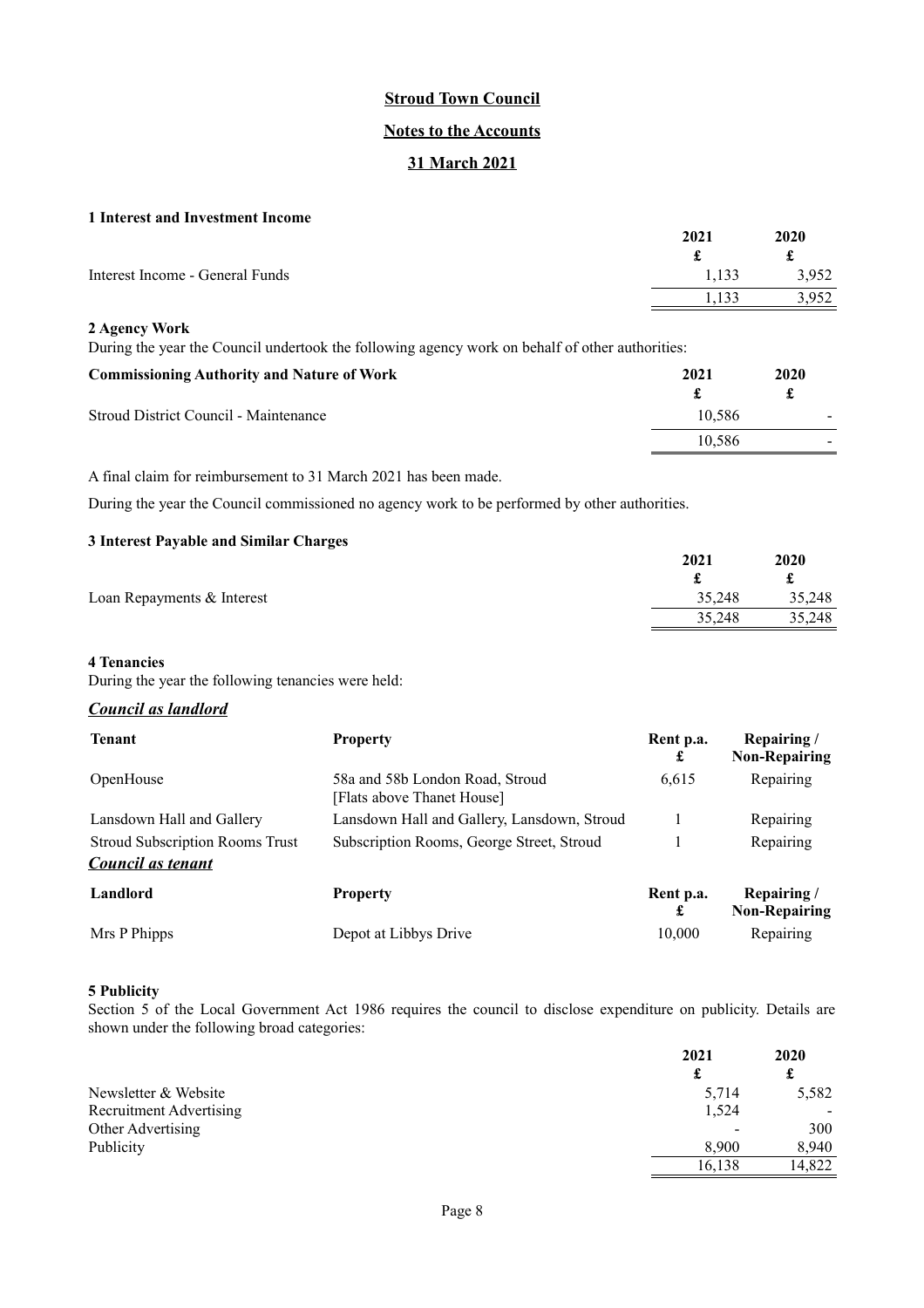# **Notes to the Accounts**

# **31 March 2021**

#### **6 General Power of Competence**

With effect from 18th May 2015 Stroud Town Council acquired the right to exercise the General Power of Competence extended to Town and Parish Councils under the Localism Act 2011 by S.I. 2012 No 965 (The Parish Councils (General Power of Competence) (Prescribed Conditions) Order 2012). Therefore, with effect from 18th May 2015 the council no longer exercises the powers conveyed by Section 137 of the Local Government Act 1972 (as amended).

#### **7 Pensions**

For the year of account the council's contributions equal 23.60% of employees' pensionable pay. These contributions will remain at 23.60%, in future years, which will provide adequately for future liabilities.

# **8 Fixed Assets**

|                                             | 2021<br>£<br><b>Value</b> | 2020<br>£<br><b>Value</b> |
|---------------------------------------------|---------------------------|---------------------------|
| At 31 March the following assets were held: |                           |                           |
| <b>Freehold Land and Buildings</b>          |                           |                           |
| Thanet House London Road Stroud             | 270,796                   | 270,796                   |
| Cemetery Storage Shed                       | 5,491                     | 5,491                     |
| Lansdown Hall                               | 374,410                   | 374,410                   |
| Stroud Subscription Room                    | 1                         | 1                         |
|                                             | 650,698                   | 650,698                   |
| <b>Vehicles and Equipment</b>               |                           |                           |
| Office Furniture & Equipment                | 13,550                    | 9,745                     |
| Grounds Maintenance Equipment               | 53,269                    | 46,983                    |
| Play Equipment                              | 114,793                   | 114,793                   |
| Vehicles                                    | 38,707                    | 38,707                    |
| Intruder Alarm System                       | 1,938                     | 1,938                     |
| Hearing Loop- IR System                     | 6,703                     | 6,703                     |
| Laser Speed Device                          | 2,243                     | 2,243                     |
| <b>Electronic Sound Equipment</b>           | 10,978                    |                           |
|                                             | 242,181                   | 221,112                   |
| <b>Infrastructure Assets</b>                |                           |                           |
| <b>Street Furniture</b>                     | 5,944                     | 5,944                     |
| Christmas Lights                            | 5,736                     | 5,736                     |
| <b>Bus Shelter</b>                          | 4,084                     | 4,084                     |
| Handrail                                    | 1,750                     | 1,750                     |
| Park Gardens - Dry Stone Wall               | 4,000                     | 4,000                     |
| Telephone Kiosk                             | 1                         | -1                        |
| Information Panels & Notice Boards          | 3,883                     | 3,883                     |
| Salt & Grit Bins (12)                       | 1,647                     | 1,647                     |
| Defibrillator                               | 4,536                     | 4,536                     |
| Cemetery Fence & Gate                       | 2,699                     | 2,699                     |
|                                             | 34,280                    | 34,280                    |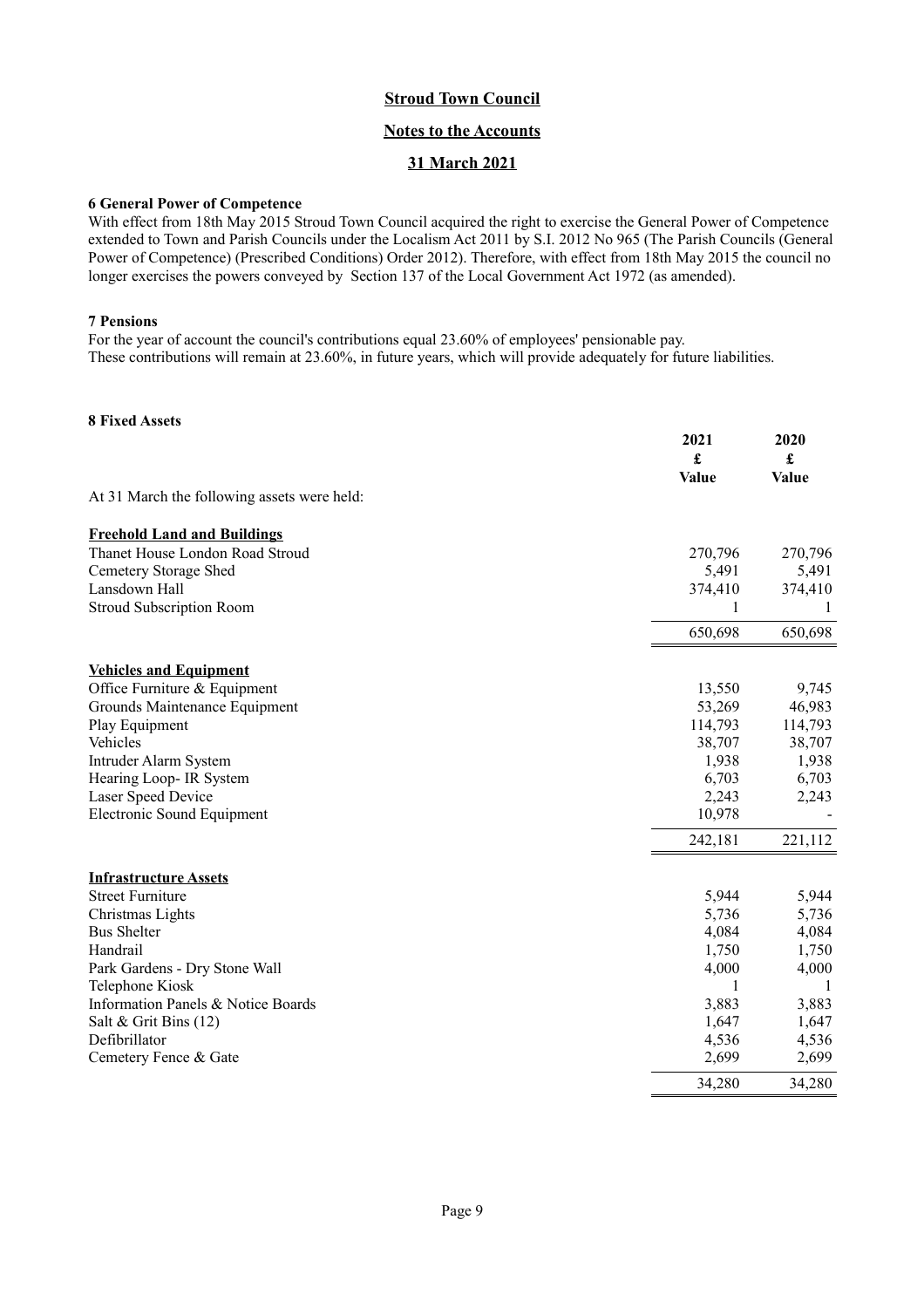## **Notes to the Accounts**

# **31 March 2021**

# **8 Fixed Assets (Cont'd)**

|                                     | 2021<br>£      | 2020<br>£ |
|-------------------------------------|----------------|-----------|
|                                     | Value          | Value     |
| <b>Community Assets</b>             |                |           |
| Allotments - Uplands                |                |           |
| Allotments - Off Stratford Rd       |                |           |
| Allotments - Summer Street          |                |           |
| Allotments - Bisley Old Rd          |                |           |
| Allotments - Spider Lane            |                |           |
| Park Gardens                        |                |           |
| Daisy Bank                          |                |           |
| <b>Uplands Playing Field</b>        |                |           |
| Swifts Hill Triangle                |                |           |
| Old Chapel Drive                    |                |           |
| Land at Summer Crescent             |                |           |
| Parliament St Burial Ground         |                |           |
| Land For Lansdown Hall Extention    |                |           |
| <b>Stroud Cemetery</b>              | 254            | 254       |
| <b>Bank Gardens</b>                 | 253            | 253       |
| Sims Clock                          | 253            | 253       |
| Telephone Kiosk (2)                 | $\overline{2}$ | 2         |
| Amenity Space at Lower Street       | 6,000          | 6,000     |
| Holy Trinity Pocket Park            | 18,000         | 18,000    |
| Land off Cainscross Road            | 75,000         | 75,000    |
|                                     | 99,775         | 99,775    |
|                                     |                |           |
| <b>Unquoted Investments</b>         |                |           |
| <b>Biodynamic Land Trust Shares</b> | 500            | 500       |
|                                     | 500            | 500       |
|                                     | 1,027,434      | 1,006,365 |
|                                     |                |           |

The basis of valuation of the above assets is set out in the Statement of Accounting Policies.

# **9 Fixed Assets - Additions and Disposals 2021 2020 £ £ Cost Cost** During the year the following assets were purchased: Vehicles and Equipment 21,069 15,896 Infrastructure Assets - 3,875 Community Assets 2 21,069 19,773

No assets were disposed of during the year.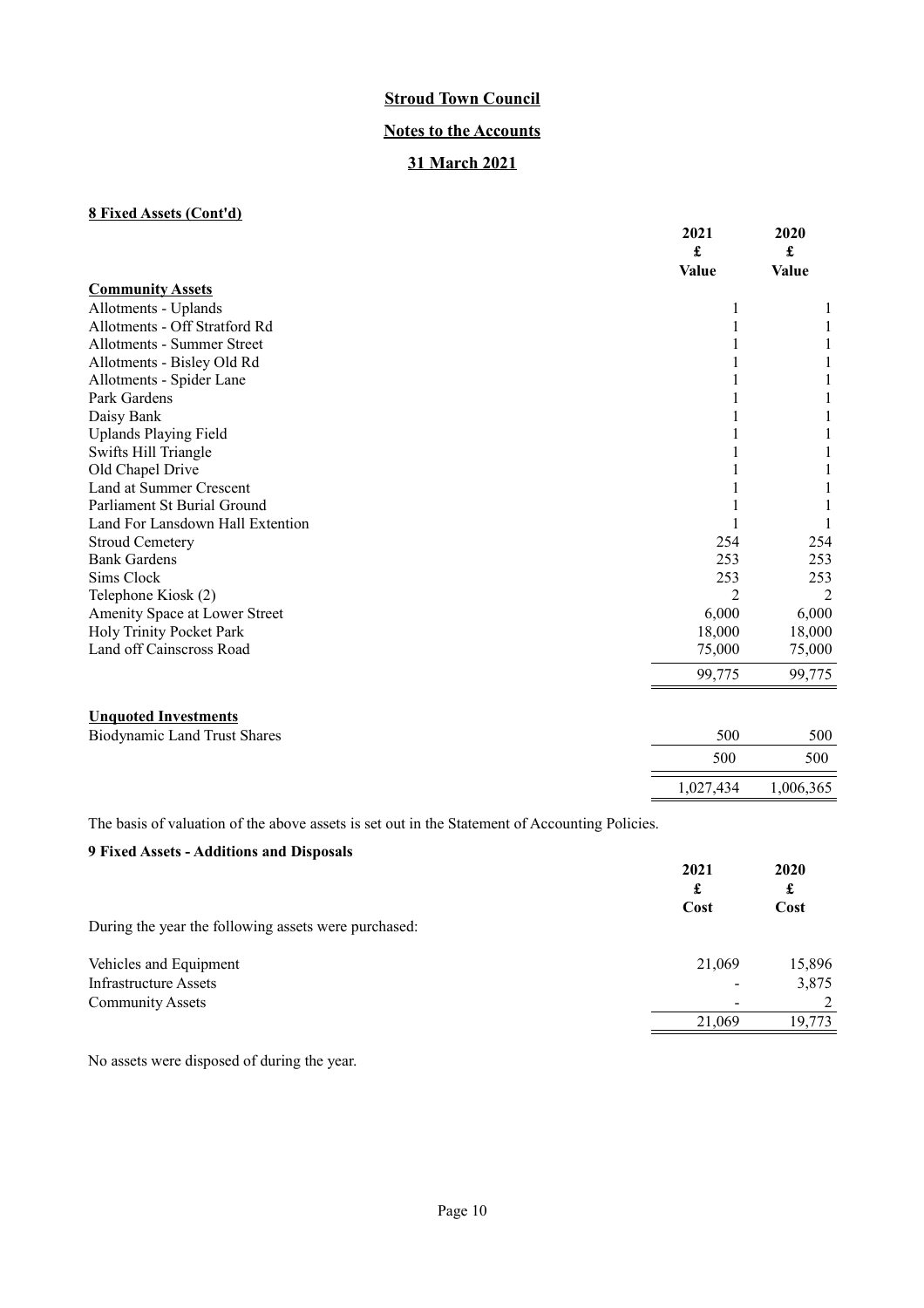# **Notes to the Accounts**

# **31 March 2021**

# **10 Debtors**

|                      | 2021   | 2020   |
|----------------------|--------|--------|
|                      | £      | £      |
| <b>Trade Debtors</b> | 210    | 1,803  |
| VAT Recoverable      | 7,331  | 7,706  |
| Other Debtors        | 3,000  | -      |
| Prepayments          | 8,920  | 11,324 |
|                      | 19,461 | 20,833 |

#### **11 Creditors and Accrued Expenses**

|                        | 2021   | 2020           |
|------------------------|--------|----------------|
|                        | £      | £              |
| Trade Creditors        | 15,545 | 22,491         |
| Other Creditors        | 2,776  |                |
| Superannuation Payable | 6,444  | $\blacksquare$ |
| Accruals               | 4.155  | 3,108          |
|                        | 28,920 | 25,599         |

28,920

# **12 Hire Purchase and Lease Obligations**

At 31 March the following hire purchase agreement(s) and lease(s) were in operation:

|                 |                                    | <b>Annual Lease/Hire</b> |                       |
|-----------------|------------------------------------|--------------------------|-----------------------|
| Hire/Lessor     | Purpose                            | Pavable                  | <b>Year of Expiry</b> |
| Konica Minolta  | Konica Photocopier                 | 297.16                   | 2024                  |
| Renault Finance | Kangoo ZE Electric Battery for van | 360.00                   | 2022                  |

#### **13 Loans**

At the close of business on 31 March 2021 the following loans to the council were outstanding:

| Lender          | <b>Loan Period</b> | Amount  | <b>Years</b><br>Remaining |
|-----------------|--------------------|---------|---------------------------|
| PWLB (PW508637) | 10 Years from 2019 | 114.141 |                           |
| PWLB (PW497522) | 20 Years from 2010 | 99.254  | 10                        |
| PWLB (PW502997) | 20 Years from 2014 | 73.355  | 14                        |

#### **14 Earmarked Reserves**

|                                 |            | <b>Balance at</b> Contribution Contribution Balance at |                                      |         |
|---------------------------------|------------|--------------------------------------------------------|--------------------------------------|---------|
|                                 | 01/04/2020 |                                                        | to reserve from reserve $31/03/2021$ |         |
|                                 |            |                                                        | . .                                  |         |
| <b>Other Earmarked Reserves</b> | 358.875    | 79.536                                                 | (65.535)                             | 372,876 |
| <b>Total Earmarked Reserves</b> | 358.875    | 79.536                                                 | (65.535)                             | 372.876 |

The Other Earmarked Reserves are credited with amounts set aside from revenue to fund specific known commitments of the council.

The Other Earmarked Reserves at 31 March 2021 are set out in detail at Appendix A.